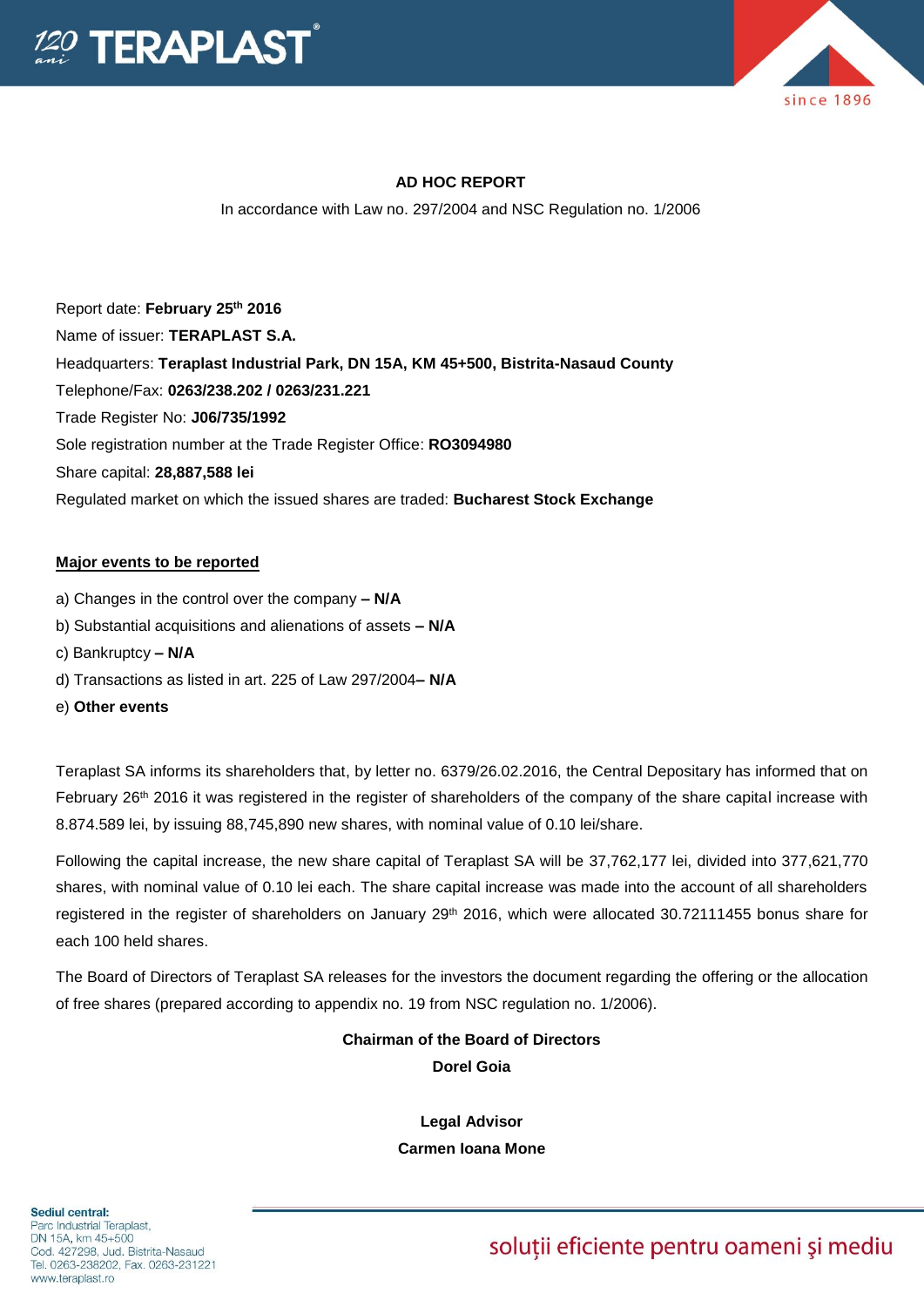#### **Document of investors' information regarding the offering or the allocation of free shares**

(prepared according to appendix no. 19 from NSC regulation no. 1/2006).

#### **1. Responsible persons**

# **1.1.** *The name and the function of the private person and/or the name and the headquarters address of the legal person responsible for the information included in the presentation document*

Teraplast SA, headquartered in Bistrita, Teraplast Industrial Park, DN 15A, km 45+500, postal code 427298, Bistrita-Nasaud county, registered with the Trade Register No. J06/735/1992, Sole registration number at the Trade Register Office No. 309498, bank account RO77 BACX 0000 0004 3006 5018 opened at Unicredit Tiriac Bank SA, Bistrita, represented by Mr. Alexandru Stânean, Chief Executive Officer.

## **1.2.** *Declarations of the responsible persons mentioned at the point 1.1 of which to appear that the information included in the presentation document are, in their knowledge, in conformity with reality.*

After verifying the content of this prospect, the company Teraplast SA, represented by Mr. Alexandru Stânean, Chief Executive Officer, accepts the responsibility for the content and certifies that the released information are in conformity with reality and they do not contain omissions or untrue declarations designed to affect significantly the content of the document.

#### **2. General information about the issuer**

## **2.1.** *Name, headquarter, trade register number, Sole registration number at the Trade Register Office*

#### **Name of issuer:** Company TERAPLAST S.A.

**Headquarters:** "Teraplast Industrial Park", DN 15A, km 45+500, Bistrita, Bistrita-Nasaud county.

**Company registration:** registered with the Trade Register No. J06/735/1992, Sole registration number at the Trade Register Office No. 309498

#### **2.2.** *Share capital:*

- The value of the subscribed and paid share capital: 37.762.177 lei
- The number of shares: 377.621.770 shares
- The nominal value of each share: 0,10 lei

#### **3. Information regarding the shares offered for free to the shareholders**

## **3.1. The formalities which decides the increase of the share capital which involves offering for free the issued shares to the existing shareholders.**

By the General Meeting of Shareholders decision, date December  $7<sup>th</sup>$  2015, it was approved the capital increase with the amount of 8,874,589.00 lei by issuing 88.745.890 new shares with a nominal value of 0.10 lei/share. The capital increase will be achieved by incorporation of reserves in the amount of 8,874,589.00 lei from the net profit of 2014, according to item 1 on the agenda of the Ordinary General Meeting of Shareholders of Teraplast SA dated 7th of December 2015 and the issuance of 88.745.890 new shares with a nominal value of 0.10 lei/share. The newly issued

# soluții eficiente pentru oameni și mediu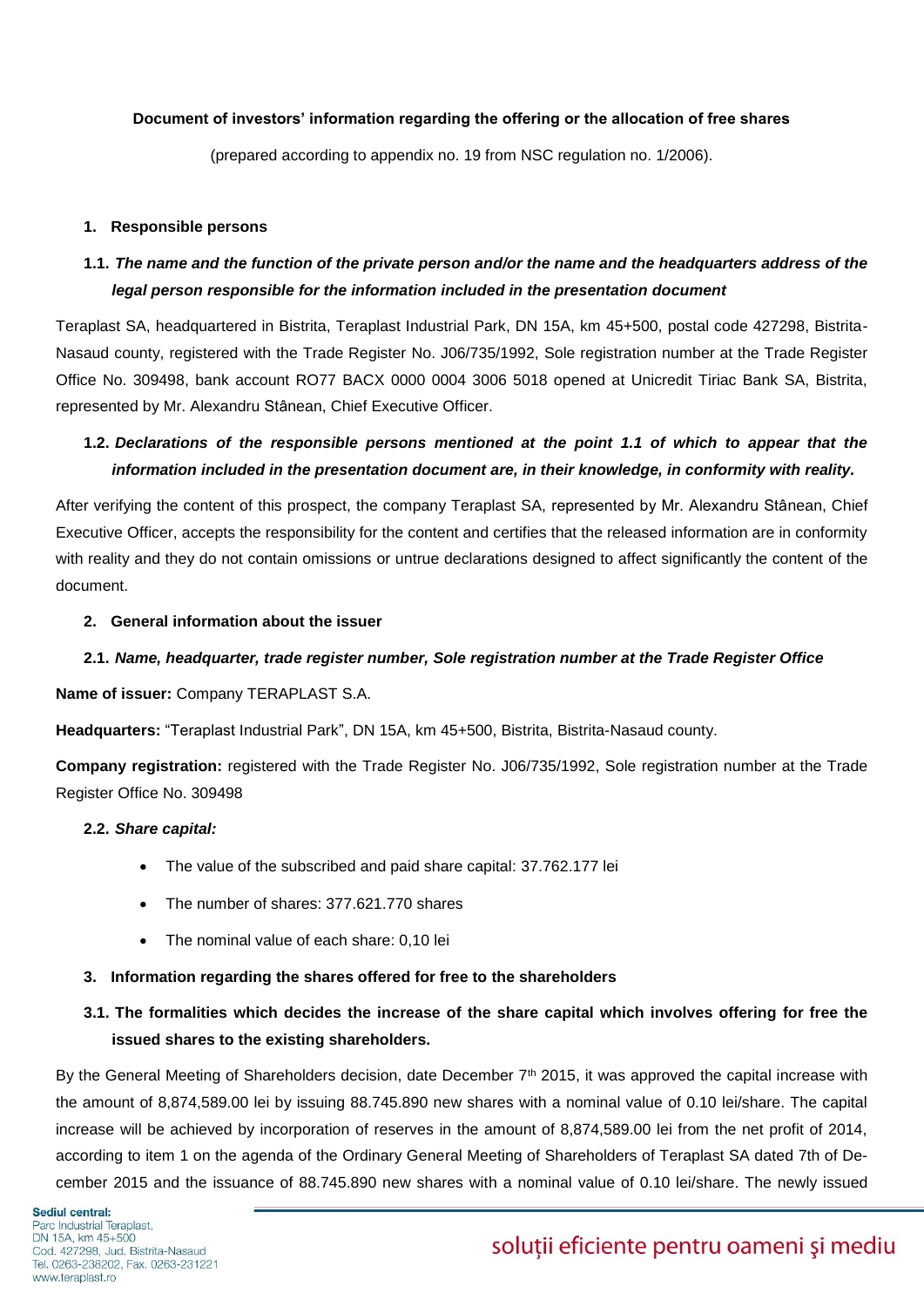shares will not change the percentage holding of shareholders and will be distributed free of charge to all shareholders registered in the Shareholders Register at the registration date to be determined by the GSM. The capital increase is made in order to support the current activity of the company. Each shareholder registered in the Register of Shareholders on the registration date will be allocated a number of 30.72111455 new shares for each 100 shares owned, by complying with the following rounding algorithm:

- 0,5 shares or more, shall be rounded upwards to the integer number;
- Below 0.5 shares shall be rounded downwards to the integer number.

# **3.2.** *The registration date established by GMS/or BD, for the identification of the shareholders which will benefit of the offering or allocation of free shares.*

Registration date approved by the EGMS for the shareholders identification is January 29<sup>th</sup> 2016.

#### **3.3.** *The description of the share capital increase:*

- **The reason for the share capital increase;**
- The amount and the source for the capital increase;
- **The number of issued shares by the capital increase;**

The amounts obtained from the share capital increase will be used to support the current activity of the company.

The General Meeting of Shareholders, held on December 7<sup>th</sup> 2015, decided the increase of the share capital of Teraplast SA, by the amount of 8,874,589.00 lei, from 28,887,588 lei up to 37,762,177 lei, by issuing 88,745,890 shares with nominal value of 0.10 lei. The increase of the share capital will be realized by:

 incorporation of reserves in the amount of 8,874,589.00 lei from the net profit of 2014, by issuing a number of 88,745,890 shares with nominal value of 0.10 lei.

## **3.4.** *Description of the type and the class of the shares which will be offered or allocated. The number of shares allocated for free for each owned share.*

The offered securities are registered dematerialized shares. Each shareholder registered at January 29<sup>th</sup> 2016 will receive a number of 30.72111455 new shares for each 100 owned shares, by complying with the following rounding algorithm:

- 0,5 shares or more, shall be rounded upwards to the integer number;
- Below 0.5 shares shall be rounded downwards to the integer number;

## **3.5.** *The value of the increased share capital*

The value of the increased share capital is 37,762,177 lei.

#### **3.6.** *The agent which helped the issuer at the compiling of the presentation document*

The name of the agent: not the case